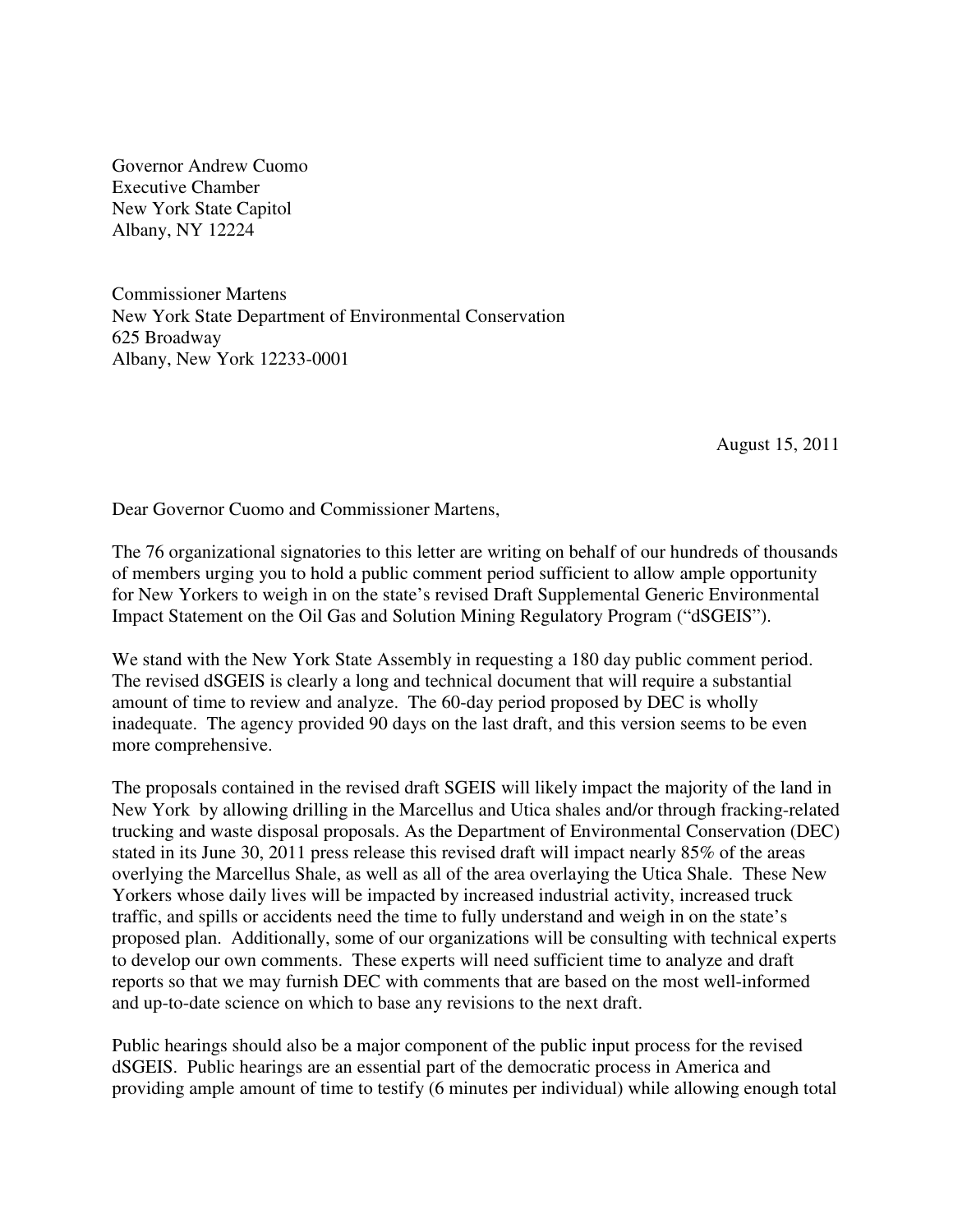time to hear from the many citizens who come out to have their voices heard is essential for the public to not only to participate but also have faith that their voices are heard.

During the comment period on the 2009 dSGEIS, DEC held hearings in Binghamton, Sullivan County, New York City, and Delaware County. The DEC should return to these specific locations for hearings on the revised dSGEIS in addition to holding official hearings in as many areas as possible to increase public participation by affected communities. Additional areas should include Western New York, the Hudson Valley and areas where citizens came out to public hearings on the 2009 dSGEIS held by local municipalities.

Finally, our organizations would like to thank DEC for offering easy, electronic means to submit comments on the dSGEIS in the past. We encourage DEC to again host a web form on the Department's website as well as accept comments via email and standard mail on the revised dSGEIS. The web form and email options greatly increased the public's ability to participate in the 2009 public comment process.

Thank you for considering our requests, and we look forward to your response. If you have any questions, please don't hesitate to reach out to Katherine Nadeau of Environmental Advocates of New York at knadeau@eany.org or 518.227.1432

Sincerely,

| <b>Adirondack Mountain Club</b>                     | Advocates for Cherry Valley, Inc.            |
|-----------------------------------------------------|----------------------------------------------|
| <b>Advocates for Springfield</b>                    | <b>Advocates for Morris</b>                  |
| <b>Audubon New York</b>                             | <b>Back To Democracy</b>                     |
| <b>Binghamton Regional Sustainability Coalition</b> | <b>Butternut Valley Alliance</b>             |
| Catskill Citizens for Safe Energy                   | Catskill Mountainkeeper                      |
| Chenango Community Action for Renewable<br>Energy   | Citizens Campaign for the Environment        |
| Citizens for Clean Water                            | <b>Coalition to Protect New York</b>         |
| Committee to Preserve the Finger Lakes              | <b>Common Cause New York</b>                 |
| Concerned Citizens of Ulysses                       | Croton Watershed Clean Water Coalition, Inc. |
| <b>Crumhorn Lake Association</b>                    | Crumhorn Rod and Gun Club                    |
| Damascus Citizens for Sustainability                | Delaware Riverkeeper Network                 |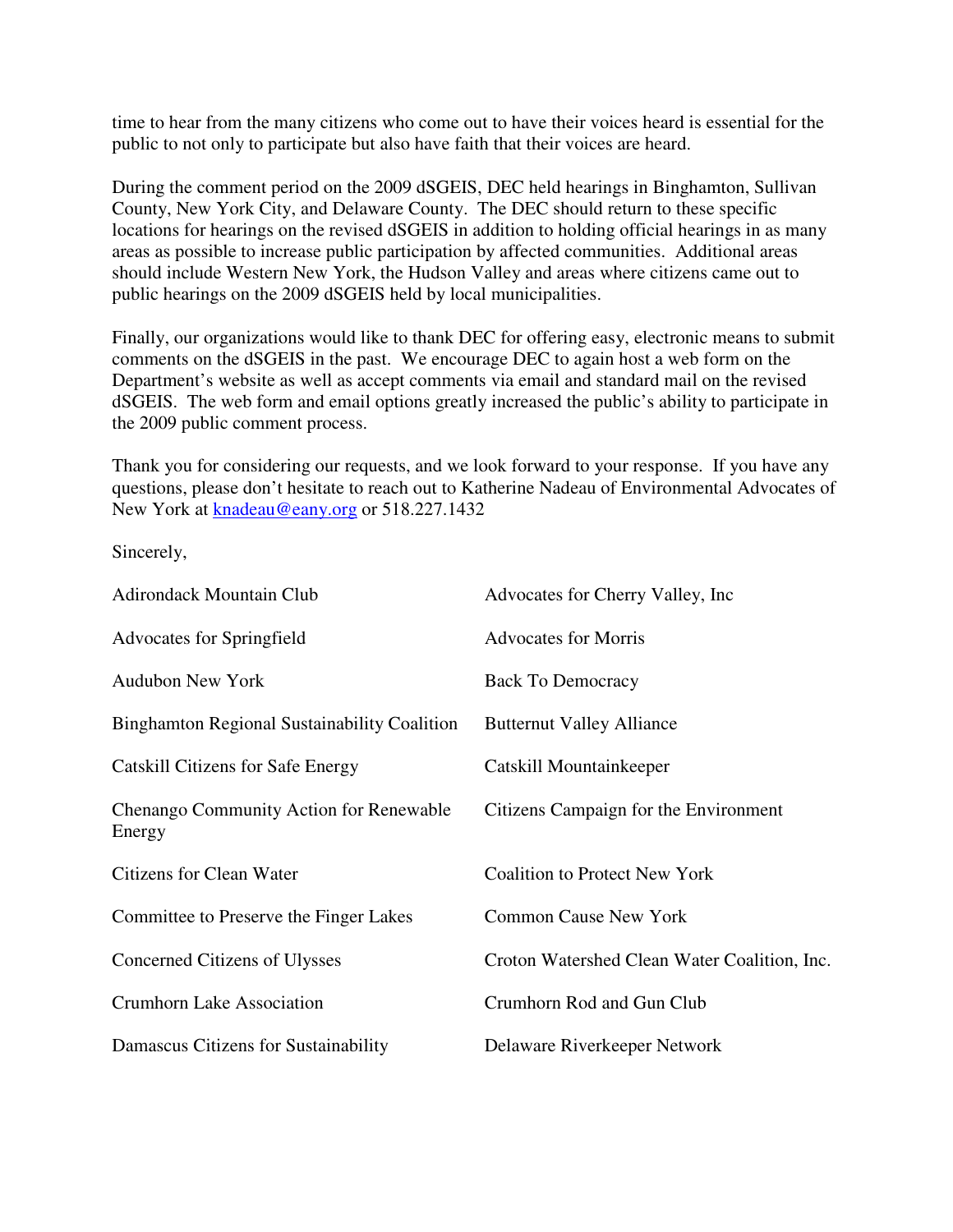| <b>Dryden Resources Awareness Coalition</b>                                 | Earthcare Committee, Ithaca Monthly Meeting,<br>Religious Society of Friends (Quakers)<br>Earthworks Oil & Gas Accountability Project |
|-----------------------------------------------------------------------------|---------------------------------------------------------------------------------------------------------------------------------------|
| Earthjustice                                                                |                                                                                                                                       |
| Enfield Neighbors for Safe Air and Water                                    | <b>Environmental Advocates of New York</b>                                                                                            |
| <b>Environment New York</b>                                                 | <b>FLEASED</b>                                                                                                                        |
| First Presbyterian Church of Cooperstown                                    | <b>Friends of Butternuts</b>                                                                                                          |
| Friends of Sustainable Sydney                                               | Friends of Vestal                                                                                                                     |
| Gas Drilling Awareness for Cortland County                                  | Gas Free Seneca                                                                                                                       |
| <b>Grassroots Environmental Education</b>                                   | Justice & Peace Ministry, Catholic Charities of                                                                                       |
| Keep Cochecton Green                                                        | <b>Tompkins County</b><br>Keuka Citizens Against Hydrofracking                                                                        |
| League of Women Voters of New York State                                    | Marcellus Accountability Project—Tompkins                                                                                             |
| Middlefield Neighbors                                                       | <b>Milford Doers</b>                                                                                                                  |
| Moving In Congregations, Acting in Hope-<br>Cortland                        | <b>Natural Resources Defense Council</b>                                                                                              |
| National Wildlife Federation                                                | Neighbors of the Onondaga Nation                                                                                                      |
| New York Public Interest Research Group<br>(NYPIRG)                         | NOFA-NY                                                                                                                               |
| NYH <sub>2</sub> O                                                          | <b>NYRAD</b>                                                                                                                          |
| Otsego 2000, Inc.                                                           | Otsego Neighbors                                                                                                                      |
| Partnership for Onondaga Creek                                              | PAUSE, People Advocating the Use of                                                                                                   |
| People for a Healthy Environment                                            | Sustainable Energy<br><b>Protect Pittsfield</b>                                                                                       |
| <b>Residents of Crumhorn</b>                                                | Riverkeeper                                                                                                                           |
| <b>ROAR Against Fracking (Roseboom Owners</b><br><b>Awareness Response)</b> | ROUSE (Residents Opposing Unsafe Shale-<br>Gas Extraction)                                                                            |
| Sanford Concerned Citizens (SOACC)                                          | <b>Shaleshock Alliance</b>                                                                                                            |
| Shaleshock CNY                                                              | <b>Sharon Springs Against Hydrofracking</b>                                                                                           |